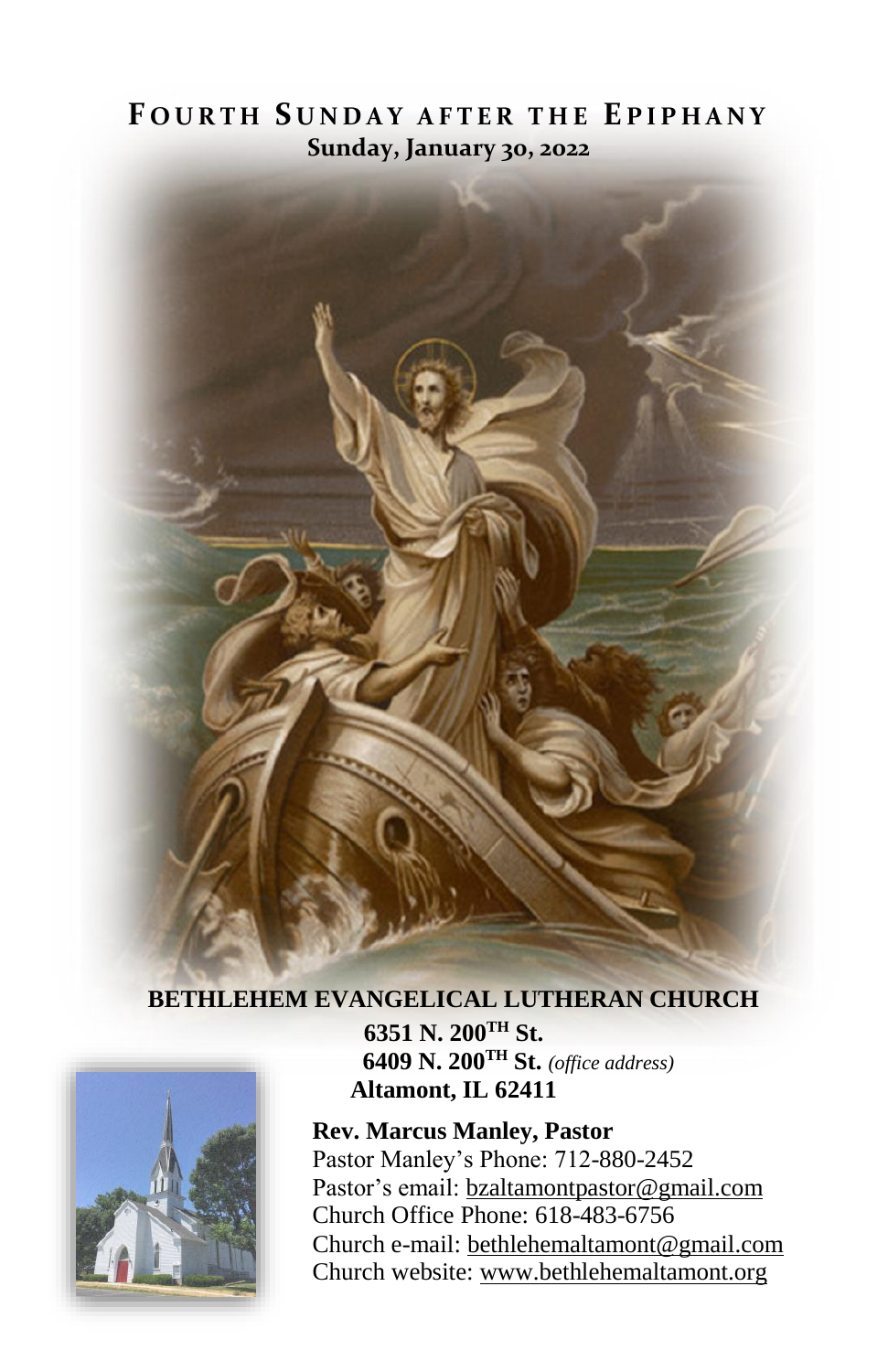

RAKA KARA BERKA KARA SERA SERANG KARA KARA SERAKAN KARA BERA

*Welcome to Bethlehem Evangelical Lutheran Church, we are happy you are here today. It is customary when you enter the church nave to observe silence for meditation during your silent prayer, the ringing of the bells, and the prelude, in order to prepare you for the beginning of the worship service.* 

*Thank you for joining us today and God's Blessings.*

**Prayers Andrew Marie Prayers Andrew Marie Andrew Marie Andrew** 

*Prayer before worship: Almighty God, You know we live in the midst of so many dangers that in our frailty we cannot stand upright. Grant strength and protection to support us in all dangers and carry us through all temptations; through Jesus Christ, Your Son, our Lord, who lives and reigns with You and the Holy Spirit, one God, now and forever. Amen*

#### **In our prayers we remember:**

Those in need of healing & comfort: *Vanessa Adams, Benning Family, Jim Brasel, Tiffany Dunaway, Bernice Graumenz, Tim Mueller, Luella Rubin, Karen Stuemke, Steve Voelker, Gene Wharton, Gary Wendling, Marcella Wolf and Lilly Wright.*

Those celebrating **Birthdays**: (01/30 – 02/05) 01/30 – Jeannie Durbin; 01/31 – Ronnie Putnam; 02/01 – Lexie Caraway; 02/03 – Samuel Harmon, Shela Yagow; 02/04 – Catherine Zumwalt, Elizabeth Huston, Gary Grobengieser; 02/05 – Kevin Heiden

**Church News Reception News Reception News** 

Communion Note – diluted wine is available, please request prior to worship service.

 **Adult Bible -** Why? In the Liturgy

- We will look at why we say what we say in church
- When we say what we say
- Youth Sunday School will learn the Seasons of the Church Year!

#### **Trustee's Report:**

Offering collected for the Home Purpose General Fund on January 23: \$ 5,890 *Weekly amount needed for Bethlehem's tuition students to ALIS*  $\frac{$3,238.46}{\ldots}$  *Weekly budgeted for salary and home purpose in addition to tuition \$2,733.54 Weekly total \$5,972.00* Loose change in the offering plate has been designated for the LWML Mites. Building Fund collection on 01/23/2022: \$300

Church Window Project Fund total: \$13,987 (Total amount needed: \$55,000)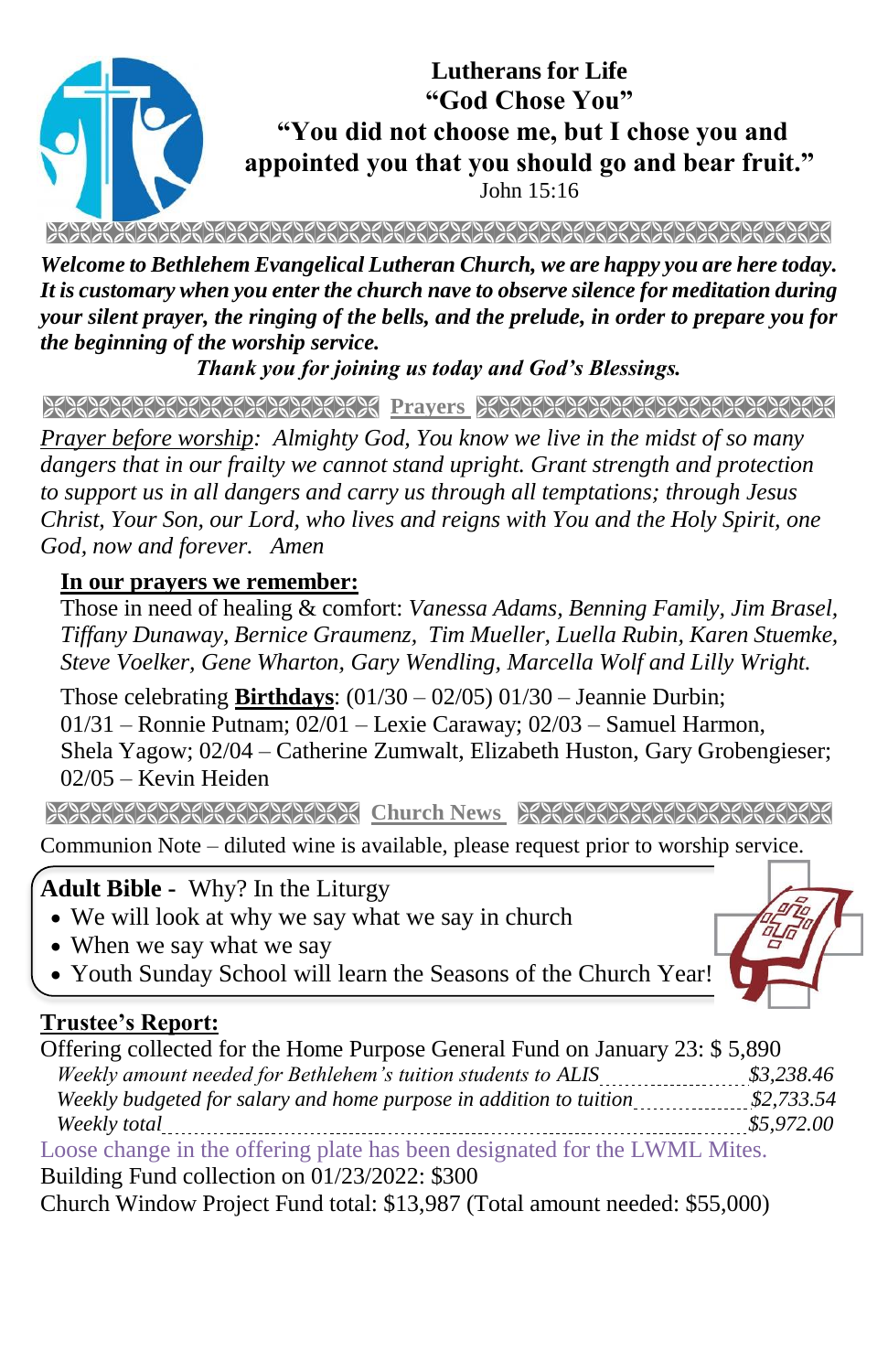**Parsonage Basement Repair Project -** Motion was accepted at the January 23, 2022 Voters' Assembly to accept the bid of \$13,105 from Woods Basement to repair the parsonage basement. Funds for the bid will come out of the Home Purpose General Fund. Anyone who wishes to donate to the project may do so through their gift to the General Home Purpose Fund.

**Special Voters' Assembly** – Sunday, February 6, following the worship service, to discuss and vote on the final draft of the ALIS constitution.

**BETHLEHEM HISTORY – ECCCMA -** The early history of *Bethlehem Ev. Lutheran Church (zum Kripplein Christi)* will be the featured presentation for the Winter Lecture Series on FEBRUARY 10 at 7:00 pm at the Effingham County Museum. What caused the Confessional Lutherans to be uprooted and leave Prussia for America? Why did they not stay in New York state? What can we learn from their example today in 2022? Did you know that our present church edifice is the second oldest structure used for worship in Effingham County? Please check the websites of Effingham County Cultural Center Museum Association & Bethlehem's facebook page for updated information should the presentation date or time be changed. It is scheduled as of this date. **[\(www.effinghamcountymuseum.org\)](http://www.effinghamcountymuseum.org/)**

## **★★ Bethlehem church contact information update:**

All mail for the church should be directed to the church office address:

#### **6409 N. 200th Street Altamont, IL 62411**

*(6351 N. 200th Street is the physical address of the church building and has no mailbox.)* Church email address: **[bethlehemaltamont@gmail.com](mailto:bethlehemaltamont@gmail.com)**

**EXECTS** District & Synod News, Regional Items & Acknowledgments XXXX

**St. Paul Blue Point – Annual Pancake & Sausage Supper (Drive-thru style)** TODAY – Sunday, January  $30^{th}$ , 2022, 4:00 -7:00 pm

**Trivia Night Fundraiser at Immanuel, Altamont Parish Hall-** Mark your calendars for February 11th! The LCMS Gathering youth will be holding a trivia night fundraiser. Doors open at 6:30, trivia starts at 7 pm! \$10 per participant. Max 10 ppl in a group. Come with a group or come by yourself! \$2 per person discount will be given to those who sign up on or before Feb. 1st. Text Sara Ruding 618-704-8510.

**ALIS will be accepting applications for 4th grade teaching position** that will be available next year as Mary Zumwalt is planning to retire. Applications and nominations will be accepted from January 22 through February 7. Resumes may be sent electronically to [robiflach@alisrockets.com](mailto:robiflach@alisrockets.com) or dropped off at the school office. ALIS has a mailbox next to front doors of the school if dropping off after hours.